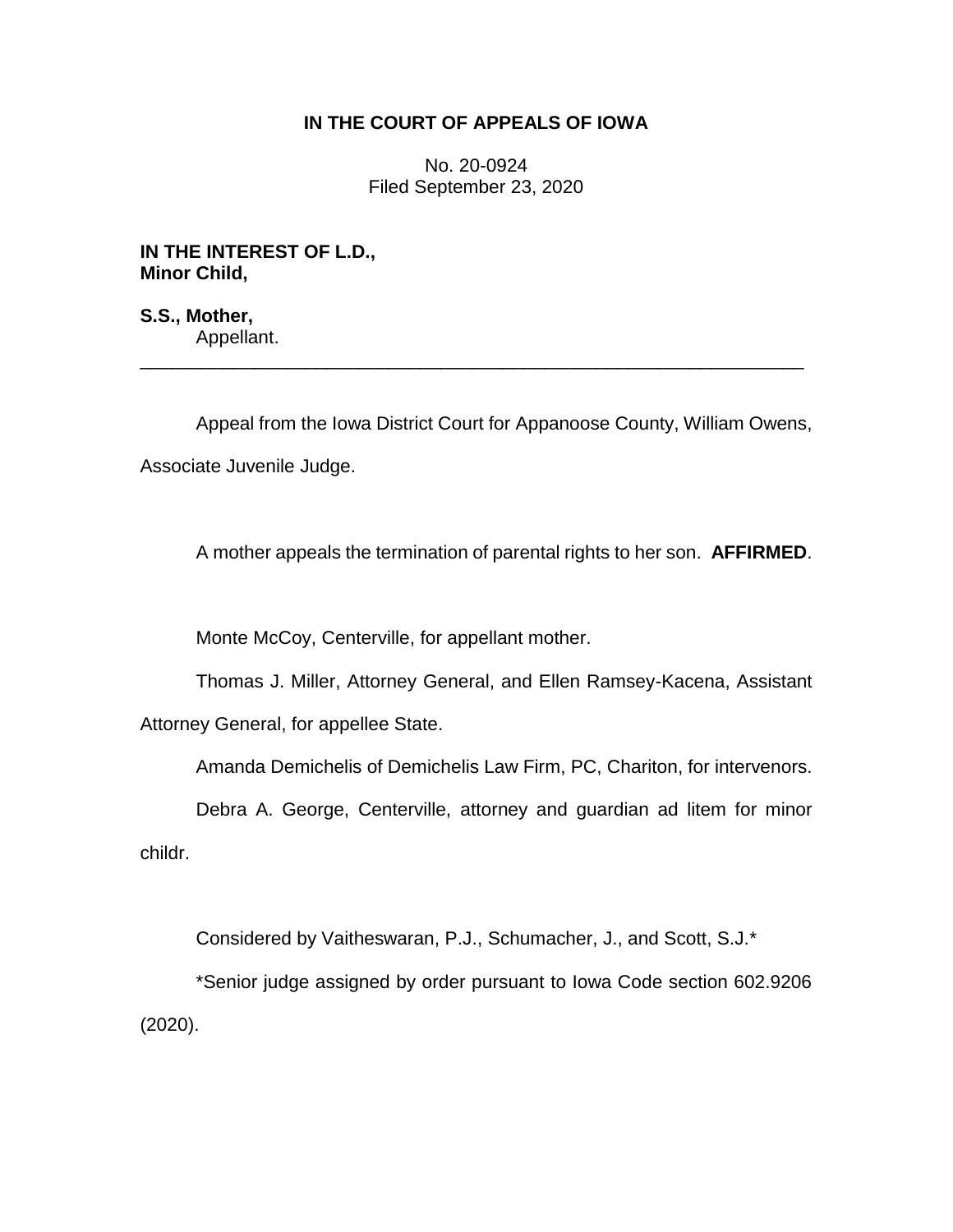### **SCHUMACHER, Judge.**

A mother appeals the termination of her parental rights to her son. She argues she should have been afforded additional time for reunification efforts and that a guardianship was the preferred permanency option over termination.

## **I. Standard of Review**

We review termination-of-parental-rights proceedings de novo. *In re M.D.*, 921 N.W.2d 229, 232 (Iowa 2018). We are not bound by the juvenile court's findings of fact. *Id.* But we give them weight, especially in assessing witness credibility. *Id*. Fundamental to all levels of review is our foremost attention to the child's best interests. *In re J.C.*, 857 N.W.2d 495, 500 (Iowa 2014).

### **II. Facts and Procedural History**

L.D. is a four-year-old non-verbal male with a diagnosis of Trisomy 21 Downs Syndrome. The Iowa Department of Human Services (DHS) became involved with L.D. when he tested positive at birth in March 2016 for illegal substances. L.D. again became involved with DHS in November 2017 when his father physically removed L.D. from L.D.'s home after striking the mother's boyfriend with the butt of a gun and firing a shot into the ceiling of the home while holding L.D. As a result, L.D.'s father was convicted of willful injury causing a bodily injury and child endangerment. Subsequently, he was convicted of murder in the first degree on February 15, 2019, and was sentenced to life imprisonment on March 18, 2019. L.D.'s father does not appeal the termination of his parental rights.

L.D.'s mother was arrested on March 11, 2019, for possession of a controlled substance with intent to deliver. L.D.'s mother was very thin with sores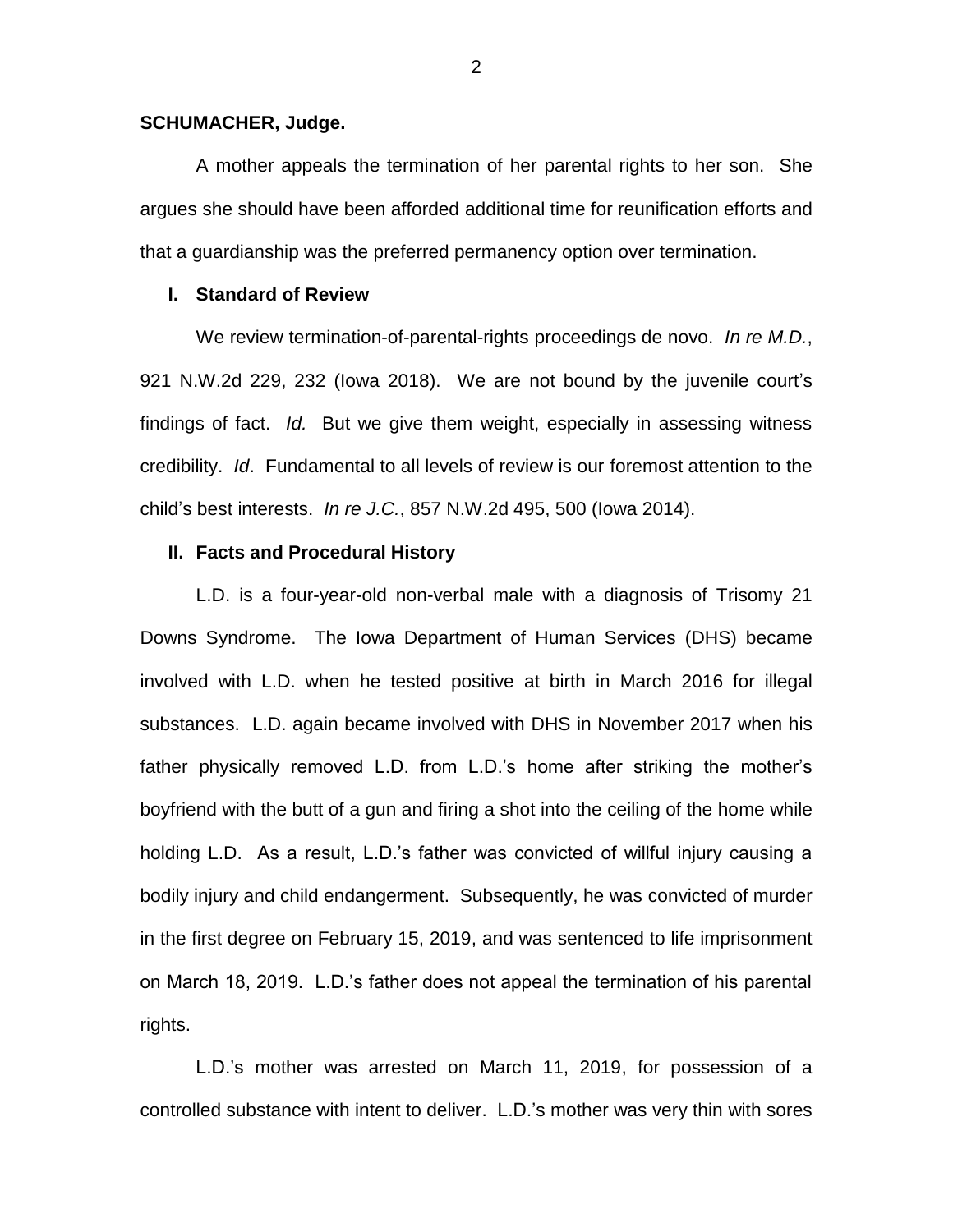on her face and arms. She admitted to using methamphetamine once a week for the previous year and smoking marijuana on a regular basis. Her ongoing use of methamphetamine and marijuana use was confirmed through hair stat-samples.

L.D. was adjudicated a child in need of assistance (CINA) pursuant to Iowa Code section 232.2(6)(c)(2) and (n) (2019) on May 23, 2019, and legal custody of L.D. was placed with his paternal grandparents, with a dispositional order entered on January 17, 2020. Following disposition, legal custody of L.D. remained with his paternal grandparents. At the conclusion of a permanency hearing in April, the juvenile court directed the initiation of termination proceedings.

During the course of the underlying CINA case, the mother entered inpatient treatment on two occasions, only to leave within days against medical advice each time. She continued to test positive for methamphetamine throughout the life of the CINA case and was discharged from mental-health treatment for excessive absenteeism. While she did well during her two-hour supervised visits, she missed sixteen of those visits in 2019 and missed ten visits in 2020.<sup>1</sup> At the time of the termination hearing, she had unresolved felony drug charges, unresolved substance-abuse issues, and unresolved mental-health issues.

#### **III. Legal Analysis**

 $\overline{a}$ 

The juvenile court terminated the mother's parental rights on June 25, 2020, pursuant to Iowa Code section 232.116(1)(f) (2020). Section 232.116(1)(f) provides that termination may be ordered when there is clear and convincing evidence the child is four years of age or older, has been adjudicated a CINA, has

3

<sup>&</sup>lt;sup>1</sup> Beginning in March 2020, the visits were held by video due to the COVID-19 pandemic.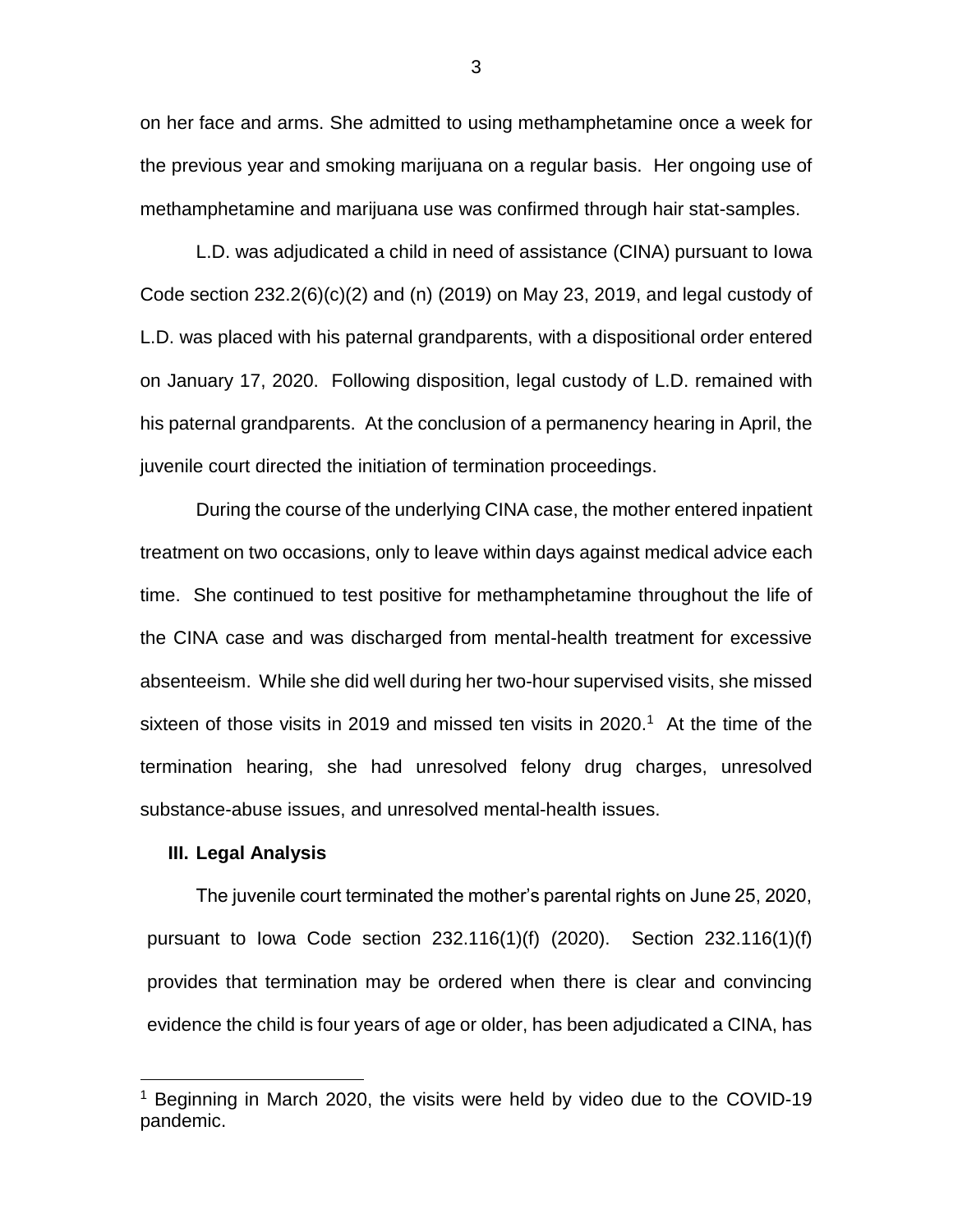been removed from the parent's custody for at least twelve of the last eighteen months, and cannot be returned to the parent's custody at the time of the termination hearing. The mother does not challenge the statutory grounds relied on by the juvenile court. *See In re P.L.*, 778 N.W.2d 33, 40 (Iowa 2010) (stating that where parent does not challenge the existence of statutory grounds, we need not address the issue). Consequently, we affirm the ground relied on by the juvenile court for termination.

While not challenging the statutory ground for termination, the mother argues the juvenile court should have provided additional time for reunifciation efforts. Under Iowa Code section 232.104(2)(b), a court may refrain from terminating a parent-child relationship and continue the current placement of the child for an additional six months if it determines "that the need for removal of the child from the child's home will no longer exist at the end of the additional sixmonth period." In order to grant such an extension, the court must be able to "enumerate the specific factors, conditions, or expected behavioral changes," providing the basis for its decision. Iowa Code § 232.104(2)(b).

In our de novo review, we cannot find the need for removal will no longer exist at the end of a six-month period, and we, therefore, agree with the juvenile court's decision to refrain from granting a six-month extension. "It is well-settled law that we cannot deprive a child of permanency after the State has proved a ground for termination under section 232.116(1) by hoping someday a parent will learn to be a parent and be able to provide a stable home for the child." *P.L.*, 778 N.W.2d at 40; *accord In re D.A.*, 506 N.W.2d 478, 479 (Iowa Ct. App. 1993) ("The crucial days of childhood cannot be suspended while parents experiment with

4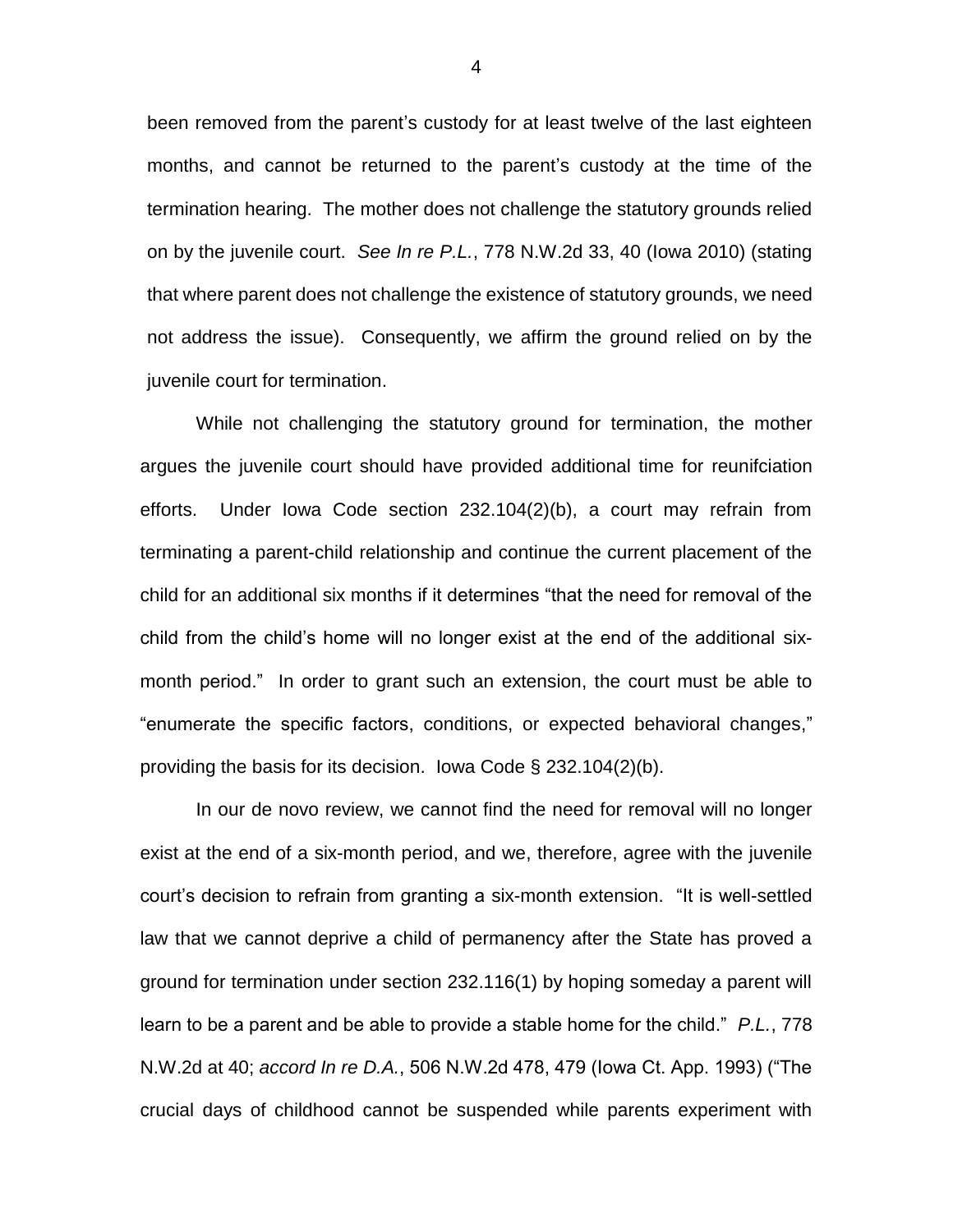ways to face up to their own problems."). As noted by the juvenile court, L.D.'s mother was in no better position at the time of the termination hearing to resume custody of L.D. than at the time of the initial removal.

We turn to the mother's request for the establishment of a guardianship in the paternal grandparents. We begin with the principle that "a guardianship is not a legally preferable alternative to termination." *In re A.S.*, 906 N.W.2d 467, 477 (Iowa 2018) (quoting *In re B.T.*, 894 N.W.2d 29, 32 (Iowa Ct. App. 2017)). Although section 232.104(2)(d) allows for the establishment of a guardianship as a permanency option, section 232.104(3) requires "a judicial determination that [such a] planned permanent living arrangement is the best permanency plan for the child." *See B.T.,* 894 N.W.2d at 32–33. Determining the best permanency plan for a child is a best-interests assessment. *See id.* at 33.

Although a guardianship may provide some permanency, it does not necessarily provide stability for the child. "So long as a parent's rights remain intact, the parent can challenge the guardianship and seek return of the child to the parent's custody." *In re R.S.R.*, No. 10-1858, 2011 WL 441680, at \*4 (Iowa Ct. App. Feb. 9, 2011). Termination and adoption are the preferred solution when a parent is unable to regain custody within the time frames of chapter 232. *See In re C.K.*, 558 N.W.2d 170, 174 (Iowa 1997) ("An appropriate determination to terminate a parent-child relationship is not to be countermanded by the ability and willingness of a family relative to take the child."). Additionally, both the guardian ad litem and DHS recommended termination of the mother's parental rights. "It is significant to us that neither the third-party service providers nor the [guardian ad litem] believed [the child] could be safely returned to her parent[ ] at the time of